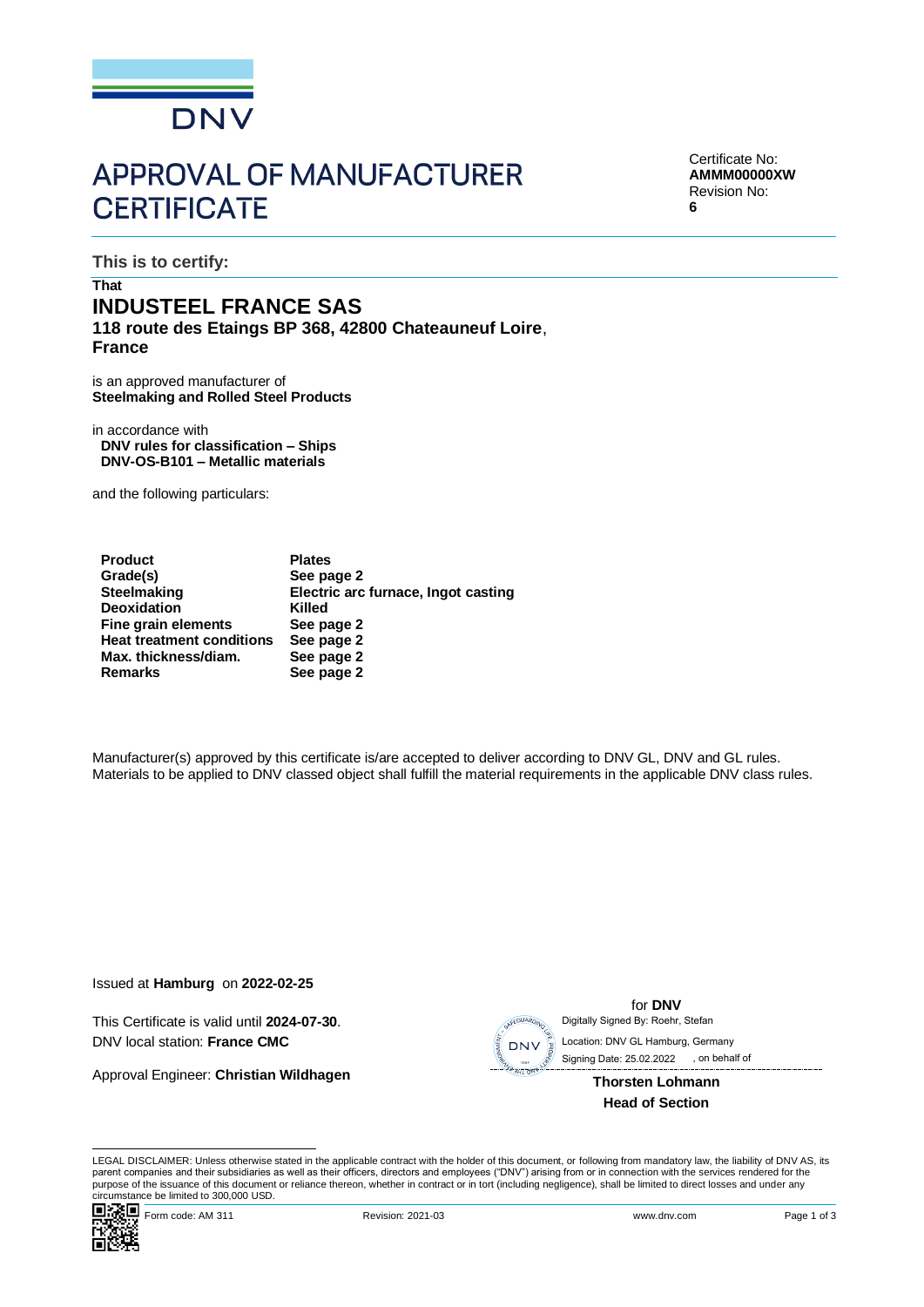

## **Particulars of the approval**

## **High strength steel**

| Grade                                            | <b>Product</b> | <b>Steel</b><br>making <sup>1</sup> | Fine grain<br>elements | Max.<br>thickness<br>[mm] | Heat<br>treatment<br>condition <sup>2)</sup> | Z- quality |
|--------------------------------------------------|----------------|-------------------------------------|------------------------|---------------------------|----------------------------------------------|------------|
| NV A32, NV D32, NV E32<br>NV A36, NV D36, NV E36 | Plate          | EAF. IC                             | $Nb + V$               | 250                       | N                                            | Z35        |

#### **Extra high strength steel**

| Grade                                                                                       | <b>Product</b> | <b>Steel</b><br>making <sup>1</sup> | Fine grain<br>elements | Max.<br>thickness<br>[mm] | Heat<br>treatment<br>condition <sup>2</sup> | Z- quality |
|---------------------------------------------------------------------------------------------|----------------|-------------------------------------|------------------------|---------------------------|---------------------------------------------|------------|
| NV A620, NV D620,<br>NV F620, NV A690,<br>NV D690, NV E690 3)                               | Plate          | EAF, IC                             | $AI+V$                 | $215 < t \leq 254$        | QT                                          | Z35        |
| NV AO620, NV DO620,<br>NV FO620, NV AO690,<br>NV DO690, NV EO690 3)                         | Plate          | EAF, IC                             | $AI+V$                 | $215 < t \leq 254$        | QT                                          | Z35        |
| NV A620, NV D620,<br>NV F620, NV A690,<br>NV D690, NV E690.<br>NV F690 <sup>4)</sup>        | Plate          | EAF, IC                             | $AI+V$                 | 215                       | ОT                                          | Z35        |
| NV AO620, NV DO620,<br>NV FO620, NV AO690,<br>NV DO690, NV EO690,<br>NV FO690 <sup>4)</sup> | Plate          | EAF, IC                             | $AI+V$                 | 215                       | QT                                          | Z35        |

### **Rolled steels for boiler and pressure vessels**

| Grade                                     | <b>Product</b> | <b>Steel</b><br>making <sup>1</sup> | Fine grain<br>elements   | Max.<br>thickness<br>[mm] | <b>Heat</b><br>treatment<br>condition <sup>2)</sup> | Z- quality               |
|-------------------------------------------|----------------|-------------------------------------|--------------------------|---------------------------|-----------------------------------------------------|--------------------------|
| NV 0.3Mo,<br>NV 1Cr0.5Mo,<br>NV 2.25Cr1Mo | Plate          | EAF, IC                             | $\overline{\phantom{0}}$ | 140                       | N, NT, QT                                           | $\overline{\phantom{0}}$ |

#### **Steel for low temperature service**

| Grade  | <b>Product</b> | <b>Steel</b><br>making <sup>1</sup> | Fine grain<br>elements | Max.<br>thickness<br>[mm] | Heat<br>treatment<br>condition <sup>2)</sup> | Z- quality               |
|--------|----------------|-------------------------------------|------------------------|---------------------------|----------------------------------------------|--------------------------|
| NV 5Ni | Plate          | EAF. IC                             |                        | 140                       | N, NT, QT                                    | $\overline{\phantom{0}}$ |

Remarks:

- 1) EAF: Electric arc furnace
- IC: Ingot casting

<sup>2)</sup> N: normalised NT: normalized and tempered

QT: quenched and tempered